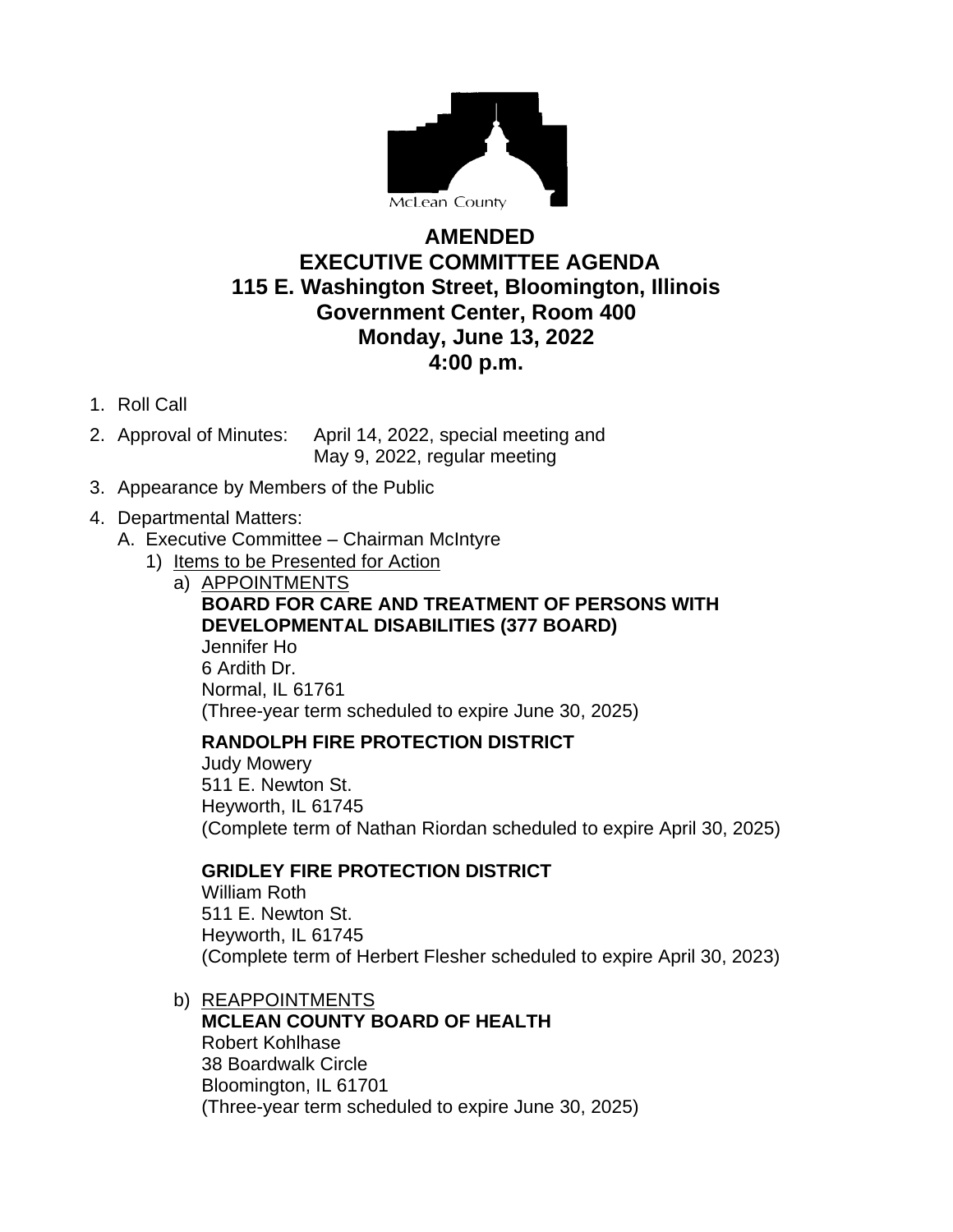|                                                  |                                                                                                    |  | <b>CROPSEY STREET LIGHT DISTRICT</b><br><b>Mark Hall</b><br>120 Belle Prairie St.<br>Cropsey, IL 61731<br>(Three-year term scheduled to expire June 30, 2025)                                                                                                                                        |                                                                                                                                                                                                                                                                                                                        |             |  |
|--------------------------------------------------|----------------------------------------------------------------------------------------------------|--|------------------------------------------------------------------------------------------------------------------------------------------------------------------------------------------------------------------------------------------------------------------------------------------------------|------------------------------------------------------------------------------------------------------------------------------------------------------------------------------------------------------------------------------------------------------------------------------------------------------------------------|-------------|--|
|                                                  | <b>CLEARVIEW SANITARY DISTRICT</b><br>Jerald R. Fortag<br>3002 Robert St.<br>Bloomington, IL 61704 |  |                                                                                                                                                                                                                                                                                                      | (Three-year term scheduled to expire May 2, 2025)                                                                                                                                                                                                                                                                      |             |  |
|                                                  |                                                                                                    |  | $c-1$ .                                                                                                                                                                                                                                                                                              | c) Information Technologies<br>Request approval of a contract with Connection Public Sector<br>Solutions.                                                                                                                                                                                                              | $5 - 62$    |  |
|                                                  |                                                                                                    |  | $c-2$                                                                                                                                                                                                                                                                                                | Request approval of the purchase of Dell computers under the<br>terms of the intergovernmental joint purchasing agreement.                                                                                                                                                                                             | 63          |  |
|                                                  |                                                                                                    |  | d-1.                                                                                                                                                                                                                                                                                                 | d) Behavioral Health Coordinating Council<br>Request approval of a Group Catering Agreement with<br>Bloomington-Normal Marriott Hotel & Conference Center.                                                                                                                                                             | 64-68       |  |
| 2) Items to be Presented to the Board<br>a) None |                                                                                                    |  |                                                                                                                                                                                                                                                                                                      |                                                                                                                                                                                                                                                                                                                        |             |  |
|                                                  |                                                                                                    |  | c) Other                                                                                                                                                                                                                                                                                             | 3) Items to be Presented for Information<br>a) Behavioral Health Coordinating Council Report<br>b) Information Technology Report                                                                                                                                                                                       | 69-76<br>77 |  |
|                                                  | 1)                                                                                                 |  | B. Finance Committee – Chairman Metsker<br><b>Items to be Presented for Action</b><br>a) Request approval an Ordinance of the McLean County Board to Opt-Out<br>of Preferential Assessment for Affordable Rental Housing Construction<br>and Rehabilitation Pursuant to 35 ILCS 200/15-178.<br>78-96 |                                                                                                                                                                                                                                                                                                                        |             |  |
|                                                  |                                                                                                    |  |                                                                                                                                                                                                                                                                                                      | b) Receive, accept and place on file the Popular Annual Financial Report,<br>December 31, 2021 - County Auditor.                                                                                                                                                                                                       | 97-112      |  |
|                                                  |                                                                                                    |  |                                                                                                                                                                                                                                                                                                      | c) Receive, accept and place on file of the Outside Auditor's Report<br>including Comprehensive Annual Financial Report (CAFR) for the Fiscal<br>year Ended December 31, 2021 - County Administrator's Office<br>(Link to large document:<br>https://www.mcleancountyil.gov/DocumentCenter/View/22368/CAFR-12-31-2021) |             |  |
|                                                  |                                                                                                    |  |                                                                                                                                                                                                                                                                                                      | d) Request approval of an Abatement Ordinance abating 2021 taxes on<br>property purchased by Rivian.                                                                                                                                                                                                                   | 113-127     |  |
|                                                  |                                                                                                    |  |                                                                                                                                                                                                                                                                                                      | e) Request approval of an Abatement Ordinance abating 2021 taxes on<br>property purchased by Brandt.                                                                                                                                                                                                                   | 128-142     |  |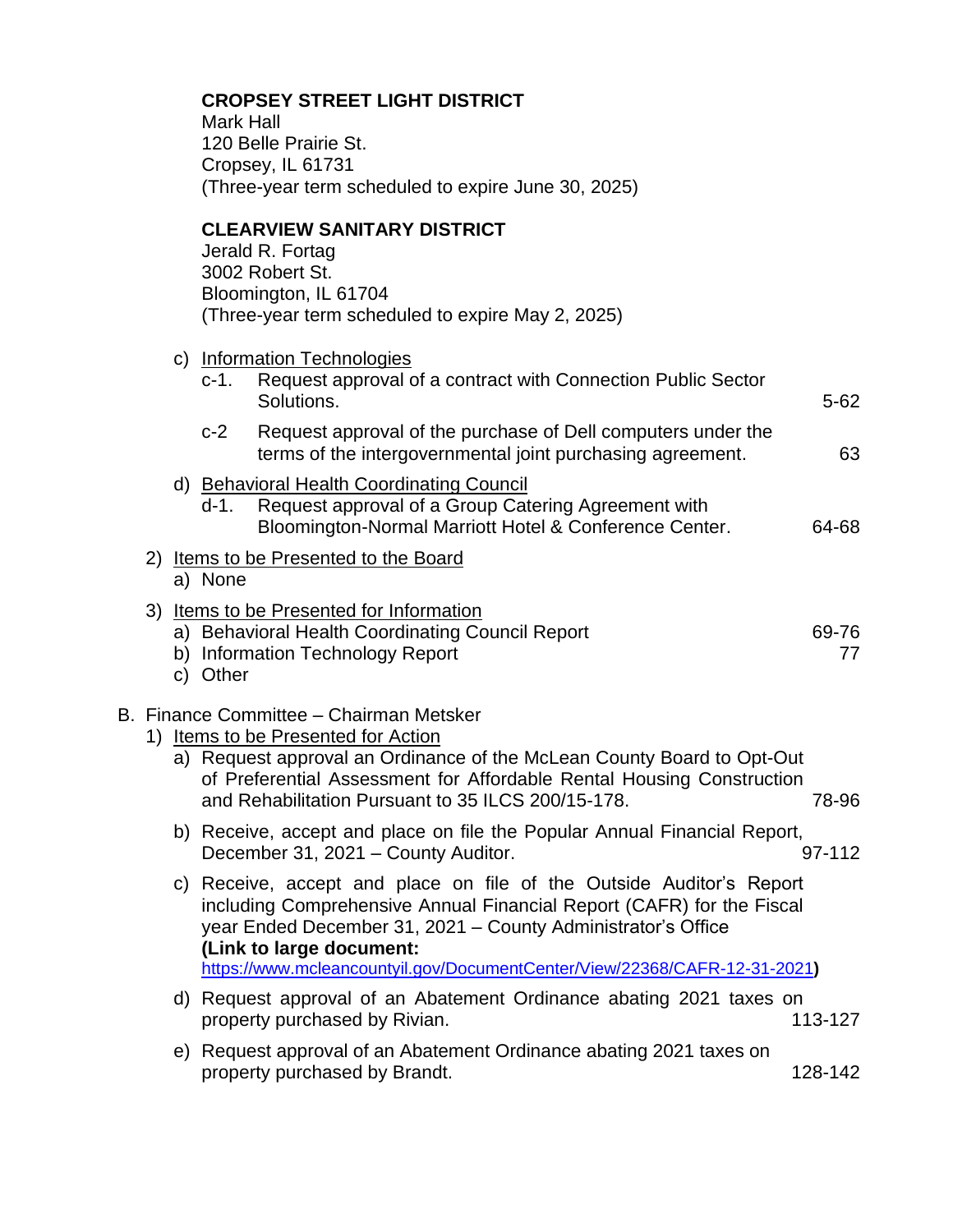- 2) Items to be Presented to Board
	- a) Request approval of Real Estate Deed of Conveyance Resolutions for Real Estate Parcel 21-05-433-015 and Real Estate Parcel 18-05-276-001.
- 3) Items to be Presented for Information a) Other
- C. Health Committee Chairman Schafer
	- 1) Items to be Presented for Action
		- a) None
	- 2) Items to be Presented to the Board
		- a) Request approval of a Business Associate Agreement with Advanced Inmate Medical Management, LLC for Electronic Medical Record Management.
	- 3) Items to be Presented for Information
		- a) Other
- D. Justice Committee Chairman Erickson
	- 1) Items to be Presented for Action
		- a) None
	- 2) Items to be Presented to the Board
		- a) Request approval of a 2022 Grant Agreement with Illinois Prairie Community Foundation (IPCF).
		- b) Request approval of a Software Services Agreement with Tracwire, Inc.
		- c) Request approval of a contract with Kevin Crutcher for the Adult Redeploy Illinois Program.
		- d) Request approval of a contract with Center for Youth and Family Solutions for the Adult Redeploy Illinois Program.
	- 3) Items to be Presented for Information a) Other
- E. Property Committee Chairman Barnett
	- 1) Items to be Presented for Action a) None
	- 2) Items to be Presented to the Board a) None
	- 3) Items to be Presented for Information a) Other
- F. Land Use and Transportation Committee Chairman Soeldner
	- 1) Items to be Presented for Action:
		- a) Request by the McLean County Regional Planning Commission to approve a Regional Planning Service Agreement for their fiscal year July 1, 2022, through June 30, 2023. 143-145
		- b) Request Approval of a Resolution Reappointing County Engineer. 146-148